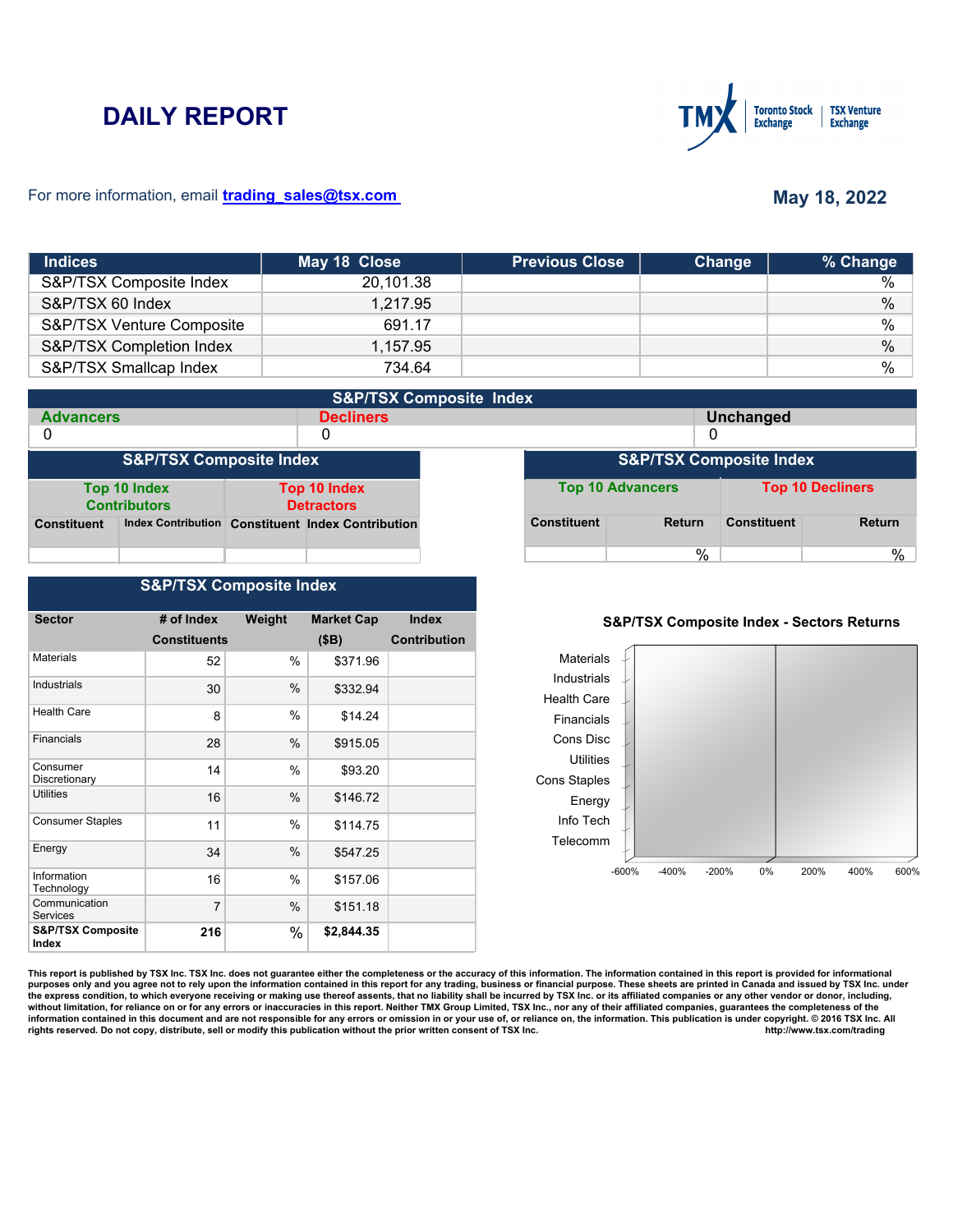Daily Volume Daily Value Daily Trades

## 414,160,933 \$11,344,973,760 1,065,945 Daily Symbols Traded 2,064



| <b>Top 20 TSX Symbols by Volume</b> |                   |                  |             | <b>Top 20 TSX Symbols by Value</b> |
|-------------------------------------|-------------------|------------------|-------------|------------------------------------|
| Symbol                              | <b>TSX Volume</b> | <b>TSX Value</b> | Symbol      | <b>TSX Volume</b>                  |
| MFC                                 | 22,826,020        | \$520,732,594    | RY.         | 7,991,615                          |
| <b>ENB</b>                          | 15,602,724        | \$890,000,262    | <b>ENB</b>  | 15,602,724                         |
| <b>WRG</b>                          | 11,154,563        | \$282,867        | <b>MFC</b>  | 22,826,020                         |
| SU                                  | 9,930,607         | \$483,201,665    | SU          | 9,930,607                          |
| RY.                                 | 7,991,615         | \$1,006,448,126  | <b>CNQ</b>  | 5,418,057                          |
| ABX                                 | 7,474,978         | \$191,186,097    | <b>FTS</b>  | 5,707,136                          |
| <b>XSH</b>                          | 7,191,815         | \$130,674,737    | <b>CNR</b>  | 2,083,915                          |
| <b>CVE</b>                          | 6,875,638         | \$184,342,659    | <b>BCE</b>  | 4,016,292                          |
| ATH                                 | 6,637,311         | \$15,734,145     | ΙD          | 2,499,421                          |
| <b>CPG</b>                          | 6,043,141         | \$58,366,862     | <b>BNS</b>  | 2,628,708                          |
| <b>FTS</b>                          | 5,707,136         | \$362,553,998    | <b>BMO</b>  | 1,537,484                          |
| <b>CNQ</b>                          | 5,418,057         | \$427,496,448    | ABX         | 7,474,978                          |
| PNE                                 | 4,563,694         | \$8,673,948      | <b>CVE</b>  | 6,875,638                          |
| BBD.B                               | 4,507,488         | \$5,444,195      | <b>SLF</b>  | 2,745,969                          |
| <b>HEXO</b>                         | 4,118,737         | \$1,557,405      | <b>CM</b>   | 2,014,035                          |
| <b>HND</b>                          | 4,088,268         | \$10,421,456     | BAM.A       | 2,265,325                          |
| <b>XLY</b>                          | 4,072,643         | \$635,624        | <b>XSH</b>  | 7,191,815                          |
| <b>BCE</b>                          | 4,016,292         | \$274,433,621    | <b>SHOP</b> | 279,842                            |
| XIU                                 | 3,837,676         | \$118,806,629    | <b>TRP</b>  | 1,687,347                          |
| K                                   | 3,732,116         | \$20,611,287     | XIU         | 3,837,676                          |

#### Daily Volume Daily Value Average Trade Size % TSX Volume 187,868,304 \$4,980,347,885 354 45.36 % **TSX ANONYMOUS TRADING**



| <b>Top 20 TSX Symbols by Value</b> |                   |                  |  |  |
|------------------------------------|-------------------|------------------|--|--|
| Symbol                             | <b>TSX Volume</b> | <b>TSX Value</b> |  |  |
| RY                                 | 7,991,615         | \$1,006,448,126  |  |  |
| <b>ENB</b>                         | 15,602,724        | \$890,000,262    |  |  |
| <b>MFC</b>                         | 22,826,020        | \$520,732,594    |  |  |
| SU                                 | 9,930,607         | \$483,201,665    |  |  |
| <b>CNQ</b>                         | 5,418,057         | \$427,496,448    |  |  |
| <b>FTS</b>                         | 5,707,136         | \$362,553,998    |  |  |
| <b>CNR</b>                         | 2,083,915         | \$305,799,037    |  |  |
| <b>BCE</b>                         | 4,016,292         | \$274,433,621    |  |  |
| ΠD                                 | 2,499,421         | \$231,525,406    |  |  |
| <b>BNS</b>                         | 2,628,708         | \$213,175,272    |  |  |
| <b>BMO</b>                         | 1,537,484         | \$204,211,598    |  |  |
| <b>ABX</b>                         | 7,474,978         | \$191,186,097    |  |  |
| <b>CVE</b>                         | 6,875,638         | \$184,342,659    |  |  |
| SLF                                | 2,745,969         | \$170,300,575    |  |  |
| СM                                 | 2,014,035         | \$139,626,846    |  |  |
| BAM.A                              | 2,265,325         | \$135,447,246    |  |  |
| XSH                                | 7,191,815         | \$130,674,737    |  |  |
| <b>SHOP</b>                        | 279,842           | \$130,665,887    |  |  |
| TRP                                | 1,687,347         | \$123,780,818    |  |  |
| XIU                                | 3,837,676         | \$118,806,629    |  |  |

| <b>ETF Trading</b> |               |                     |          |  |
|--------------------|---------------|---------------------|----------|--|
| Daily Volume       | 43,229,600    | Average Trade Value | \$13,148 |  |
| Daily Value        | \$820,055,911 | Average Trade Size  | 693      |  |
| # Trades           | 62.370        | # of ETFs Traded    | 840      |  |

| Top 10 ETFs by TSX Volume |                      |                     |            | Top 10 ETFs by TSX Value |                     |
|---------------------------|----------------------|---------------------|------------|--------------------------|---------------------|
| Symbol                    | <b>Market Volume</b> | <b>Market Value</b> | Symbol     | <b>Market Volume</b>     | <b>Market Value</b> |
| XSH                       | 7,191,815            | \$130,674,737       | XSH        | 7,191,815                | \$130,674,737       |
| <b>HND</b>                | 4,088,268            | \$10,421,456        | XIU        | 3,837,676                | \$118,806,629       |
| XIU                       | 3,837,676            | \$118,806,629       | XEG        | 2,409,708                | \$39,320,543        |
| <b>HOD</b>                | 2,949,870            | \$6,965,064         | ZEB        | 720,610                  | \$26,541,121        |
| XEG                       | 2,409,708            | \$39,320,543        | <b>HXT</b> | 480,841                  | \$23,479,100        |
| <b>HQD</b>                | 1,927,723            | \$16,681,759        | <b>HNU</b> | 630,675                  | \$23,275,750        |
| HQU                       | 1,382,715            | \$14,888,712        | <b>XSP</b> | 492,240                  | \$20,878,232        |
| ZEB                       | 720,610              | \$26,541,121        | <b>HEU</b> | 351,719                  | \$19,609,985        |
| HSU                       | 663,813              | \$9,557,283         | <b>HQD</b> | 1,927,723                | \$16,681,759        |
| HNU                       | 630.675              | \$23,275,750        | <b>XQQ</b> | 169,935                  | \$15,996,808        |